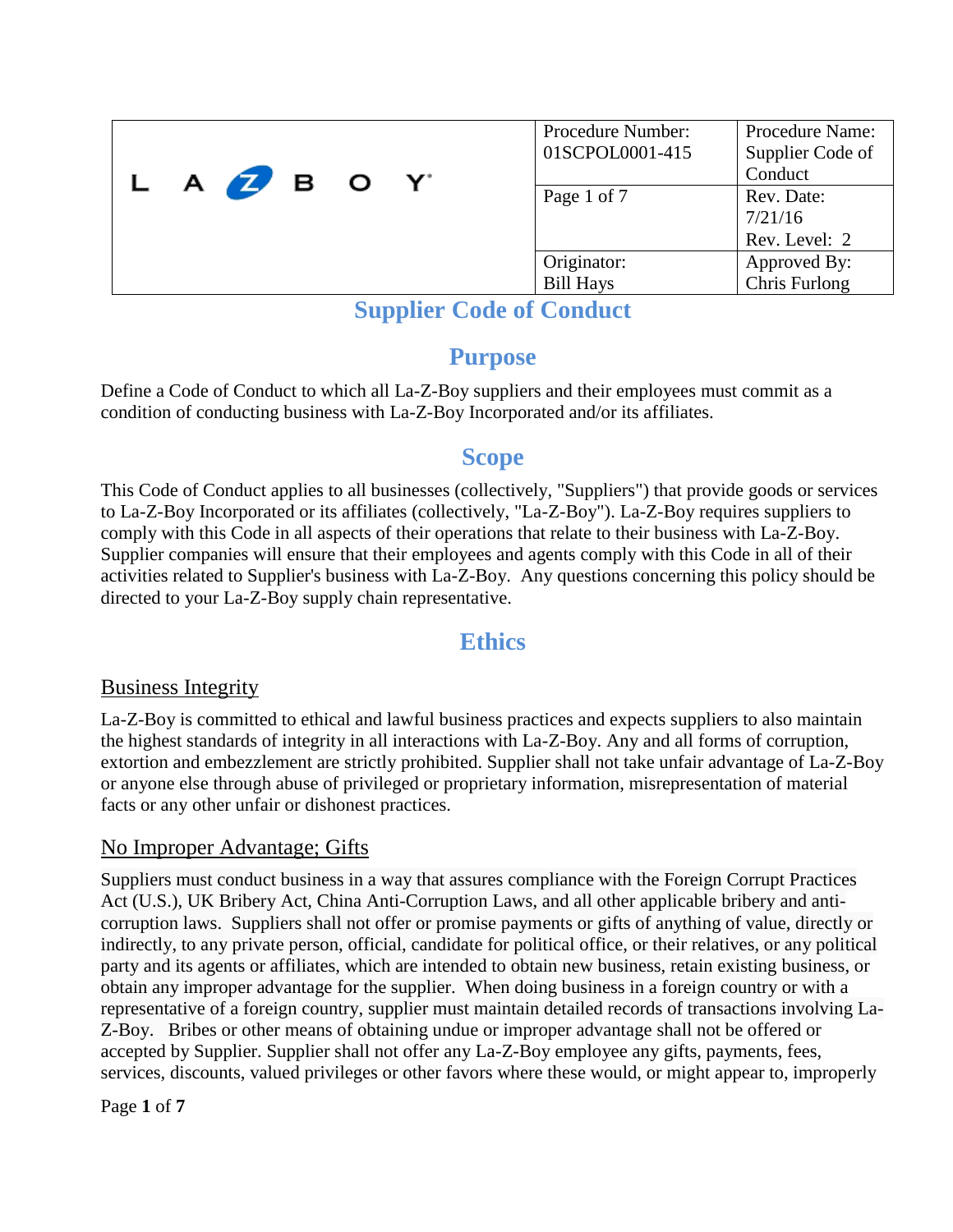| L A <b>Z</b> B O Y | Procedure Number:<br>01SCPOL0001-415 | Procedure Name:<br>Supplier Code of<br>Conduct |
|--------------------|--------------------------------------|------------------------------------------------|
|                    | Page 2 of 7                          | Rev. Date:<br>7/21/16                          |
|                    |                                      | Rev. Level: 2                                  |
|                    | Originator:                          | Approved By:                                   |
|                    | <b>Bill Hays</b>                     | Chris Furlong                                  |

influence the employee in performing his or her duties for La-Z-Boy. La-Z-Boy employees may, with proper documentation and approvals, accept common courtesies usually associated with accepted business practices (e.g., dining invitations, tickets to sporting events or the theater) so long as these are offered openly and not in a form that could be construed as a bribe, payoff or secret compensation. La-Z-Boy employees should not solicit any gift, and supplier should reject and report any such solicitation.

# Charitable Contributions

La-Z-Boy supports, and encourages its employees, suppliers, customers and other stakeholders to support public charities. Any funding requests for specific charities supported by La-Z-Boy will be made by executives unrelated to the supply chain operations. La-Z-Boy's supply chain employees will not solicit charitable donations from other companies or suppliers. La-Z-Boy's business suppliers are evaluated on bid prices, quality, ability and availability to do the work, and previous supplier performance (where applicable). These choices are not influenced by a Supplier's giving or not giving to any particular charity. La-Z-Boy employees are strictly prohibited from soliciting for a charitable donation or suggesting that a Supplier's charitable donations may affect their business or future with La-Z-Boy. Supplier shall refuse any such requests for donations. Supplier can submit any questions or reports regarding such requests for donations to La-Z-Boy's General Counsel.

# Other Conflicts of Interest

Supplier shall not solicit or engage La-Z-Boy employees or their family members to serve as officers, directors, employees, agents or consultants of a Supplier, except with the consent of the applicable La-Z-Boy business manager and La-Z-Boy's General Counsel. If such a relationship exists between Supplier and any La-Z-Boy employee or family member, and it has not already been disclosed to La-Z-Boy, Supplier shall disclose that relationship to La-Z-Boy's General Counsel.

## Disclosure of Information

Supplier will conform to applicable regulations and prevailing industry practices when disclosing information regarding business activities, structure, financial situation and performance. The privacy of data regarding Supplier and La-Z-Boy employees will be respected in accordance with applicable laws.

## Intellectual Property

La-Z-Boy values its intellectual property rights and respects the intellectual property rights of others. Supplier shall maintain procedures that reasonably ensure that La-Z-Boy confidential information will

Page **2** of **7**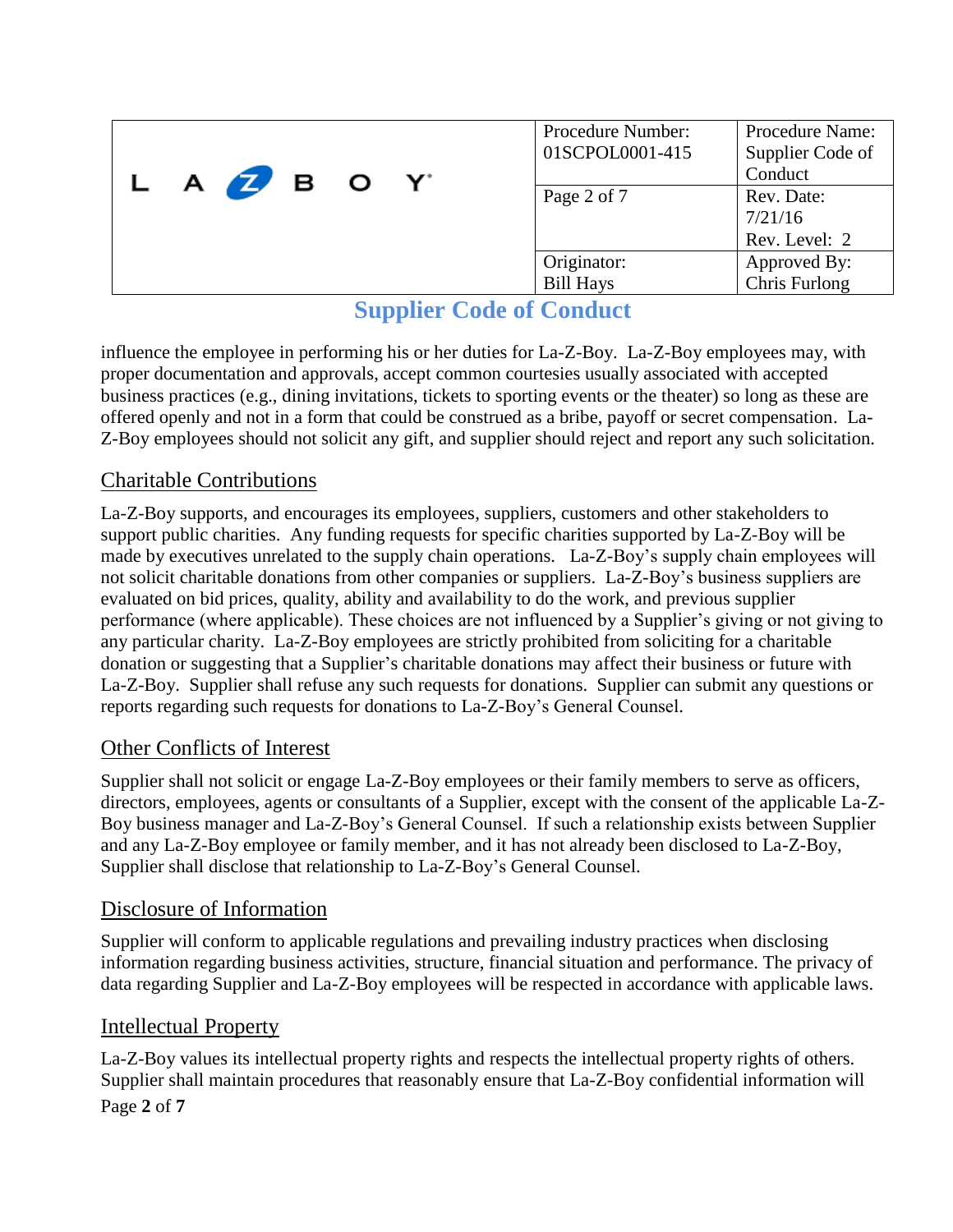| LAZBOY |             | Procedure Number:<br>01SCPOL0001-415 | Procedure Name:<br>Supplier Code of<br>Conduct |               |
|--------|-------------|--------------------------------------|------------------------------------------------|---------------|
|        | Page 3 of 7 | Rev. Date:<br>7/21/16                |                                                |               |
|        |             |                                      |                                                | Rev. Level: 2 |
|        |             |                                      | Originator:                                    | Approved By:  |
|        |             |                                      | <b>Bill Hays</b>                               | Chris Furlong |

not be improperly used or disclosed. Suppliers are required to sign a Non-Disclosure or Confidentiality Agreement prior to the transfer of any information between Supplier and La-Z-Boy.

# Fair Competition

Supplier shall comply with antitrust laws applicable to its business activities. Accordingly, with regard to any business with La-Z-Boy, Supplier shall not: enter into any agreement, understanding or plan (written or oral) with any of its competitors with regard to price, terms or conditions of sale, production, distribution, territories or customers; or exchange or discuss with any of its competitors pricing, marketing plans, manufacturing costs or other competitive information. Suppliers that violate these laws face immediate termination and legal prosecution.

## Ethics Hotline

We encourage violations of this code be reported by calling the La-Z-Boy Ethics Hotline, which is a dedicated toll-free phone line that is available 24 hours per day, 7 days per week. It is operated by an external third-party vendor that has trained professionals to take calls, in confidence, and report concerns to the General Counsel or the Chairman of the Audit Committee of the board for appropriate action. Your phone calls to La-Z-Boy Ethics hotline may be made anonymously to:

| China:    | 400-998-5003                                     |
|-----------|--------------------------------------------------|
| Mexico:   | 001-888-243-8075                                 |
| Thailand: | 001-800-11-002-9093                              |
|           | US/Canada: 1-866-480-6136                        |
| Vietnam:  | 1-228-0288 (or 1-201-0288) and then 855-551-3833 |
| Hong Kong | 800-96-1262                                      |

Alternatively you may file a report online at: [https://la-z-boy.alertline.com](https://la-z-boy.alertline.com/)

You may also send a letter to the General Counsel at 1 La-Z-Boy Drive, Monroe, MI 48162, send a confidential fax to: 1-734-240-2422, or send an email to: [legal@la-z-boy.com.](mailto:legal@la-z-boy.com)

Page **3** of **7**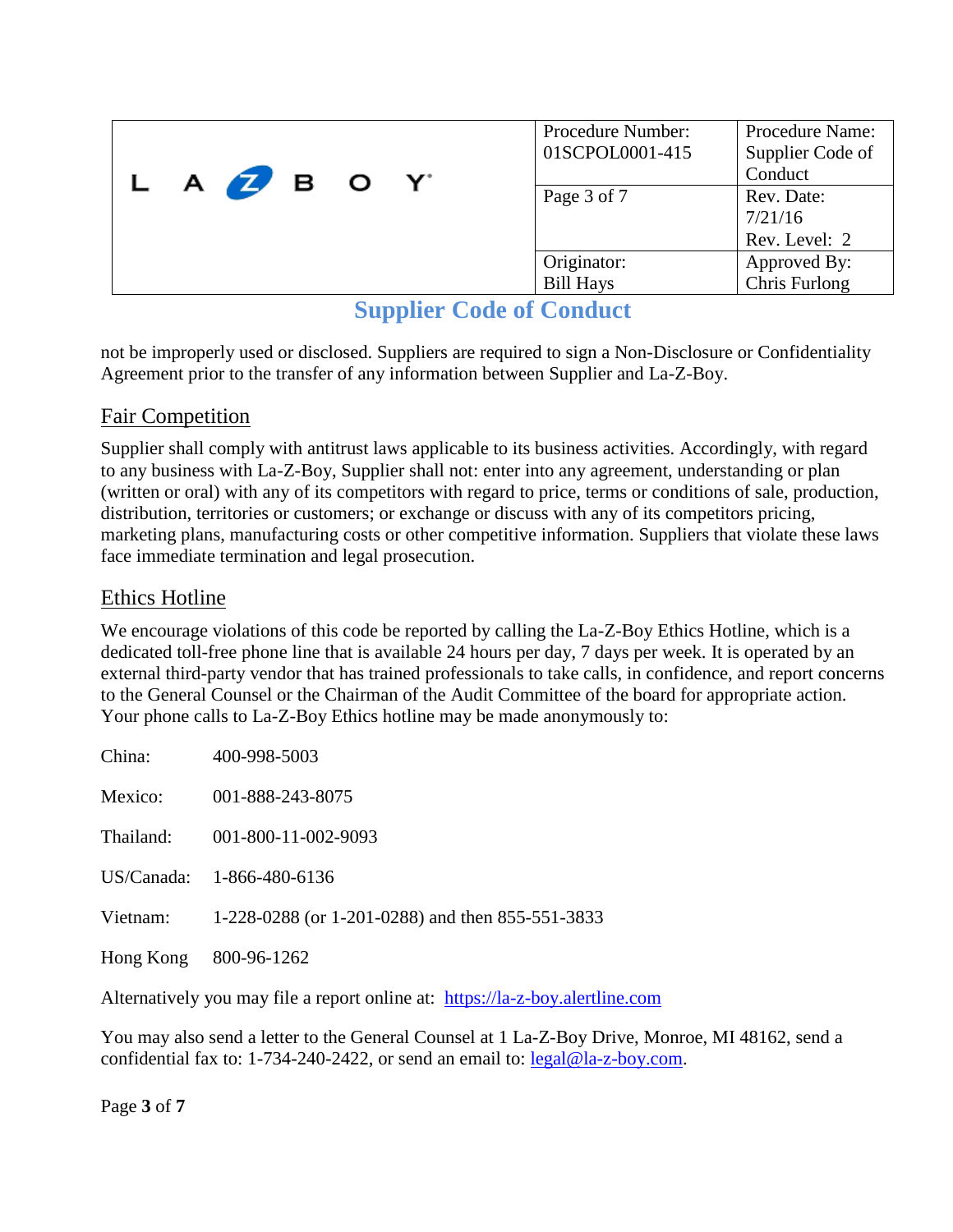| L A <b>Z</b> B O Y | Procedure Number:<br>01SCPOL0001-415 | Procedure Name:<br>Supplier Code of<br>Conduct |
|--------------------|--------------------------------------|------------------------------------------------|
|                    | Page 4 of 7                          | Rev. Date:<br>7/21/16                          |
|                    |                                      | Rev. Level: 2                                  |
|                    | Originator:<br><b>Bill Hays</b>      | Approved By:<br>Chris Furlong                  |

# **Labor**

La-Z-Boy strives to provide our employees with a fair, safe, and non-discriminatory work environment. We respect and promote the Universal Declaration of Human Rights and the International Labour Organization (ILO) conventions that establish international human and labor rights. We seek to apply both the letter and spirit of all applicable national, state and local laws and to promote continuous improvement in our operations. We hold our business partners, suppliers, contractors, and vendors (hereinafter referred to as suppliers) to these same standards and actively seek partners who share our beliefs. The following standards are meant to ensure that these principles are maintained:

# Compliance with Laws

All La-Z-Boy business operations and suppliers shall comply fully with all applicable national, state and local laws and regulations, including, but not limited to, those related to labor, immigration, health and safety, and the environment.

## Voluntary Labor

All labor must be voluntary. Child labor or forced labor, whether in the form of prison labor, indentured labor, bonded labor, or otherwise, shall not be used. All La-Z-Boy business operations and suppliers shall comply with national, state and local minimum working age laws and requirements and not employ child labor. Workers must be allowed to maintain control over their identity documents and must be provided with rest days as required by applicable national, state and local law. Working hours must be consistent with national, state and local regulations and not excessive.

## Hiring and Employment Practices

All La-Z-Boy business operations and suppliers must comply with all applicable national, state and local laws forbidding discrimination in employment on the basis of sex, race, color, religion, age, disability, sexual orientation, nationality, genetic information, political opinion, or social or ethnic origin.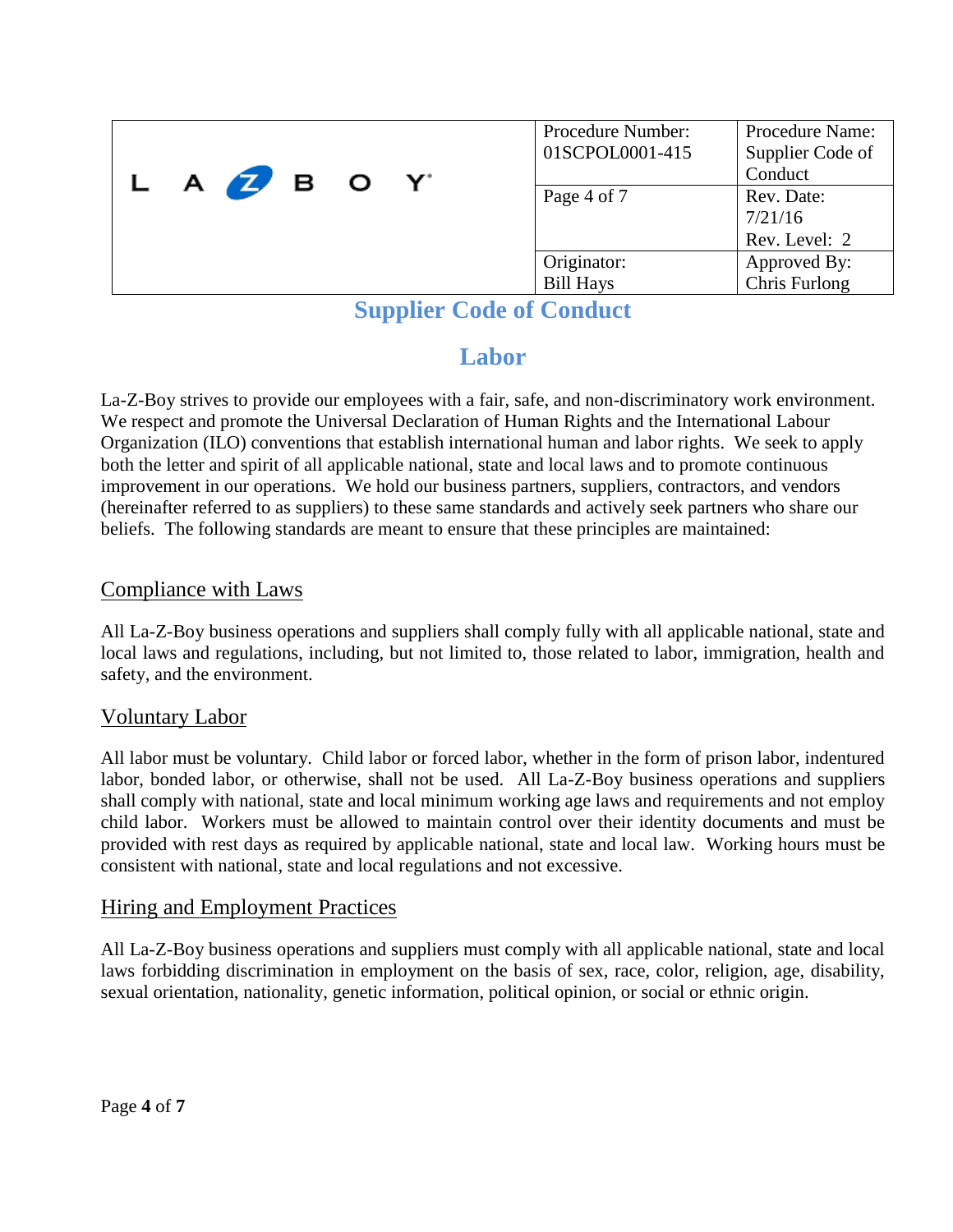| L A <b>Z</b> B O Y | Procedure Number:<br>01SCPOL0001-415 | Procedure Name:<br>Supplier Code of<br>Conduct |
|--------------------|--------------------------------------|------------------------------------------------|
|                    | Page 5 of 7                          | Rev. Date:<br>7/21/16                          |
|                    |                                      | Rev. Level: 2                                  |
|                    | Originator:                          | Approved By:                                   |
|                    | <b>Bill Hays</b>                     | Chris Furlong                                  |

## Harassment and Abuse

Every employee shall be treated with respect and dignity, and no employee shall be subject to any physical, sexual, or psychological harassment or abuse.

#### Compensation

Employees shall be paid at least the minimum wage required by national, state and local law, including overtime compensation at the rate applicable in their country, and shall be provided legally mandated benefits.

#### Health and Safety

All La-Z-Boy business operations and suppliers must provide a safe and healthy working environment to prevent accidents and injuries in accordance with national, state and local laws. Proactive measures must be taken to prevent workplace hazards.

#### Environmental

All La-Z-Boy business operations and suppliers shall comply with all applicable national, state and local environmental laws and regulations, including, but not limited to, laws related to air emissions, water discharges, toxic substances, and hazardous waste disposal.

## California Transparency in Supply Chains Act of 2010 (CTSCA)

By signing this policy you are certifying that you conduct business in compliance with the California Transparency in Supply Chains Act of 2010 (CTSCA) and that you certify, in accordance with the CTSCA, that you comply with the laws regarding slavery and human trafficking of the country or countries in which you are doing business.

## Compliance with This Policy

We seek relationships with suppliers that are committed to manufacturing products under fair and safe working conditions and sound environmental practices. All La-Z-Boy Suppliers are required to take

#### Page **5** of **7**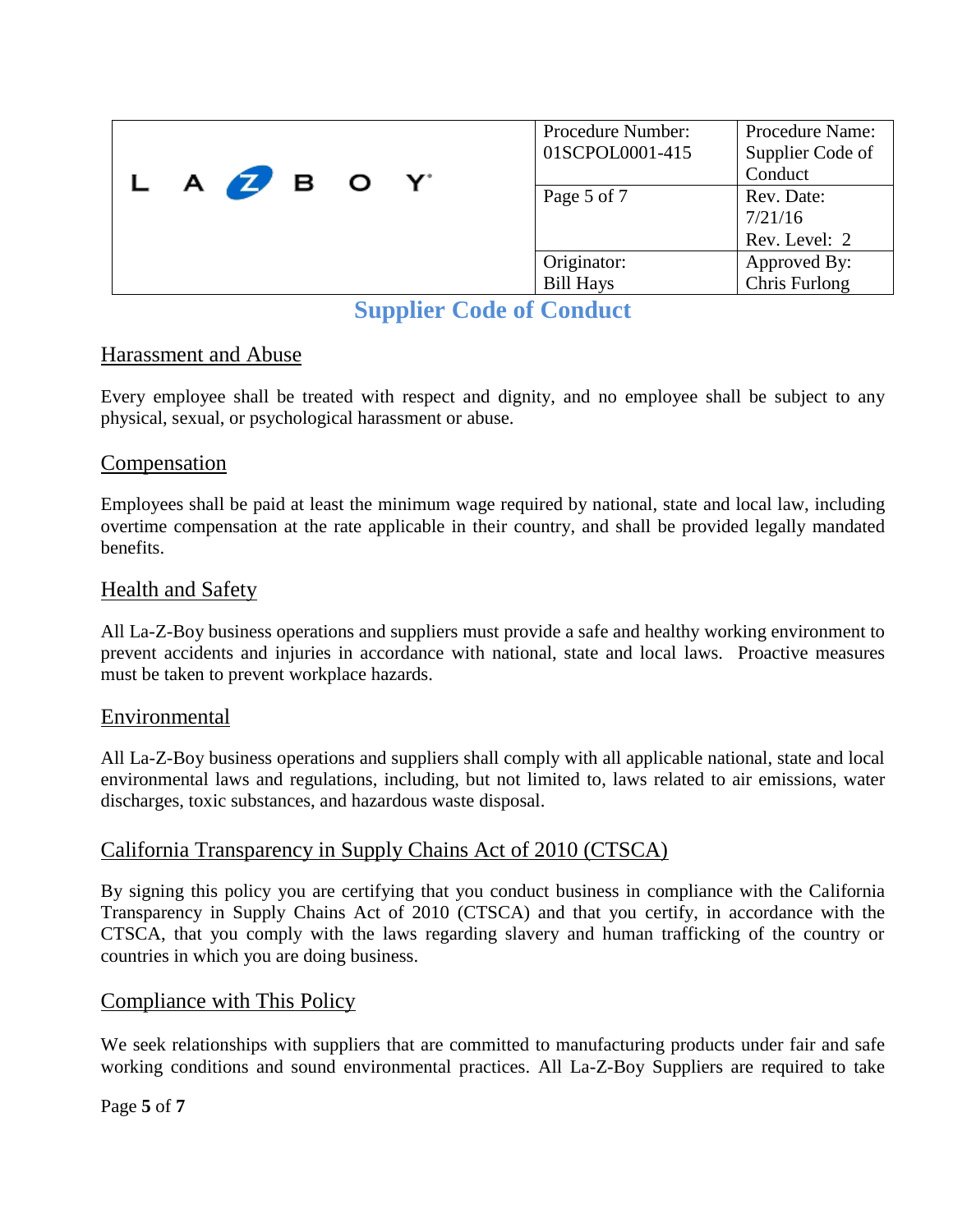| L A <b>Z</b> B O Y |             | Procedure Number:<br>01SCPOL0001-415 | Procedure Name:<br>Supplier Code of<br>Conduct |
|--------------------|-------------|--------------------------------------|------------------------------------------------|
|                    | Page 6 of 7 | Rev. Date:<br>7/21/16                |                                                |
|                    |             |                                      | Rev. Level: 2                                  |
|                    |             | Originator:                          | Approved By:                                   |
|                    |             | <b>Bill Hays</b>                     | Chris Furlong                                  |

reasonable steps to ensure that this Supplier Code of Conduct is communicated throughout their organizations and throughout their own supply chain. Upon learning of any failure to comply with this Supplier Code of Conduct, Supplier must report it to La-Z-Boy immediately. A Supplier's failure to adhere to this Supplier Code of Conduct may be grounds for La-Z-Boy's terminating its relationship with the Supplier, depending on the seriousness of the violation and the particular circumstances.

To ensure compliance with this policy, La-Z-Boy reserves the right, upon reasonable suspicion of noncompliance, to monitor suppliers through both announced and unannounced site visits, and audits by third parties and La-Z-Boy personnel. It is our expectation that all suppliers perform the necessary selfaudits to ensure they are in compliance with this policy. If you have any questions about this Supplier Code of Conduct, you may contact VP of Supply Chain at 734-242-1444 or email: legal@la-z-boy com.

#### Product Stewardship

Supplier shall ensure that all materials used in La-Z-Boy parts or components shall satisfy all La-Z-Boy and current governmental regulations related to the manufacture and sale of such product, especially toxic and hazardous materials; along with environmental, electrical and electromagnetic restrictions. Supplier shall have a process to assure compliance with the constraints on restricted, toxic and hazardous substances relative to purchased products and the manufacturing process.

| On behalf of                                                      | ., I have read and understand the La-Z-Boy Supplier |
|-------------------------------------------------------------------|-----------------------------------------------------|
| Code of Conduct and agree to comply with all of its requirements. |                                                     |

| Print Name: |  |
|-------------|--|
|             |  |

Signed: Date: Date:

Title: